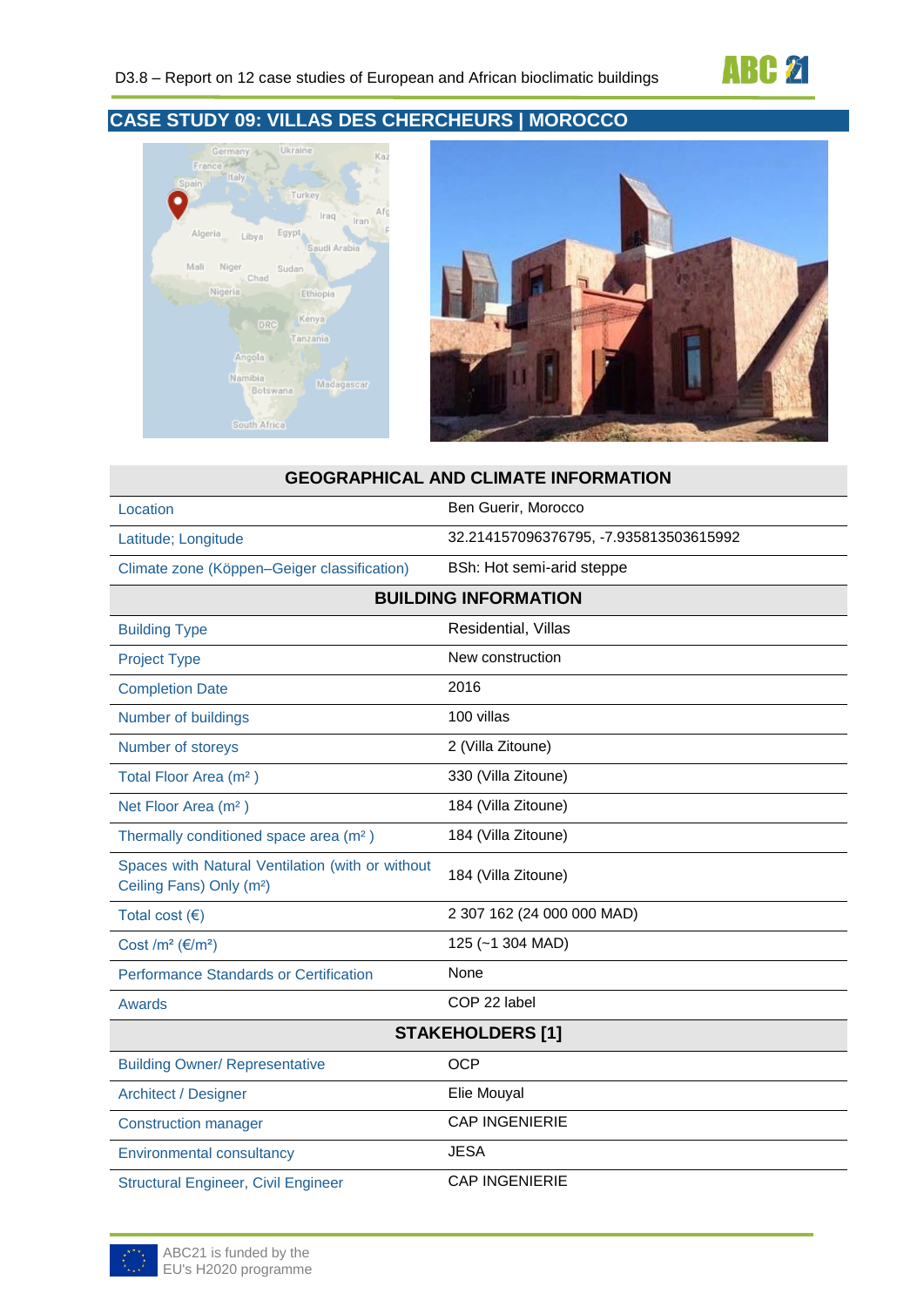

| <b>Product Manufacturer</b>  | - |
|------------------------------|---|
| <b>Certification company</b> | - |
| <b>Others</b>                | - |



*Figure 132: Exterior view of the "Villas des Chercheurs"*

# **PROJECT DESCRIPTION**

The project is a collective residential zone for scientific researchers of the Mohammed VI Polytechnic University. There exist 4 kinds of villas depending on their architectures and areas: Villas Zitoune, Villas Limoune, Villas Roumane and Villas Kermous. The buildings walls are constructed with solid stone locally extracted, which is considered to be an eco-friendly building material. External walls and roof are insulated with hempcrete panels. Other bioclimatic concepts are applied. This report takes Villa Zitoune as case study for next descriptions. The 1st floor consists of one bedroom, two halls, a lobby and a kitchen; while the 2nd floor has two bedrooms.



*Figure 133: 3D architectural sketches of the studied house: (a) North-East sight, (b) South-East sight [2]*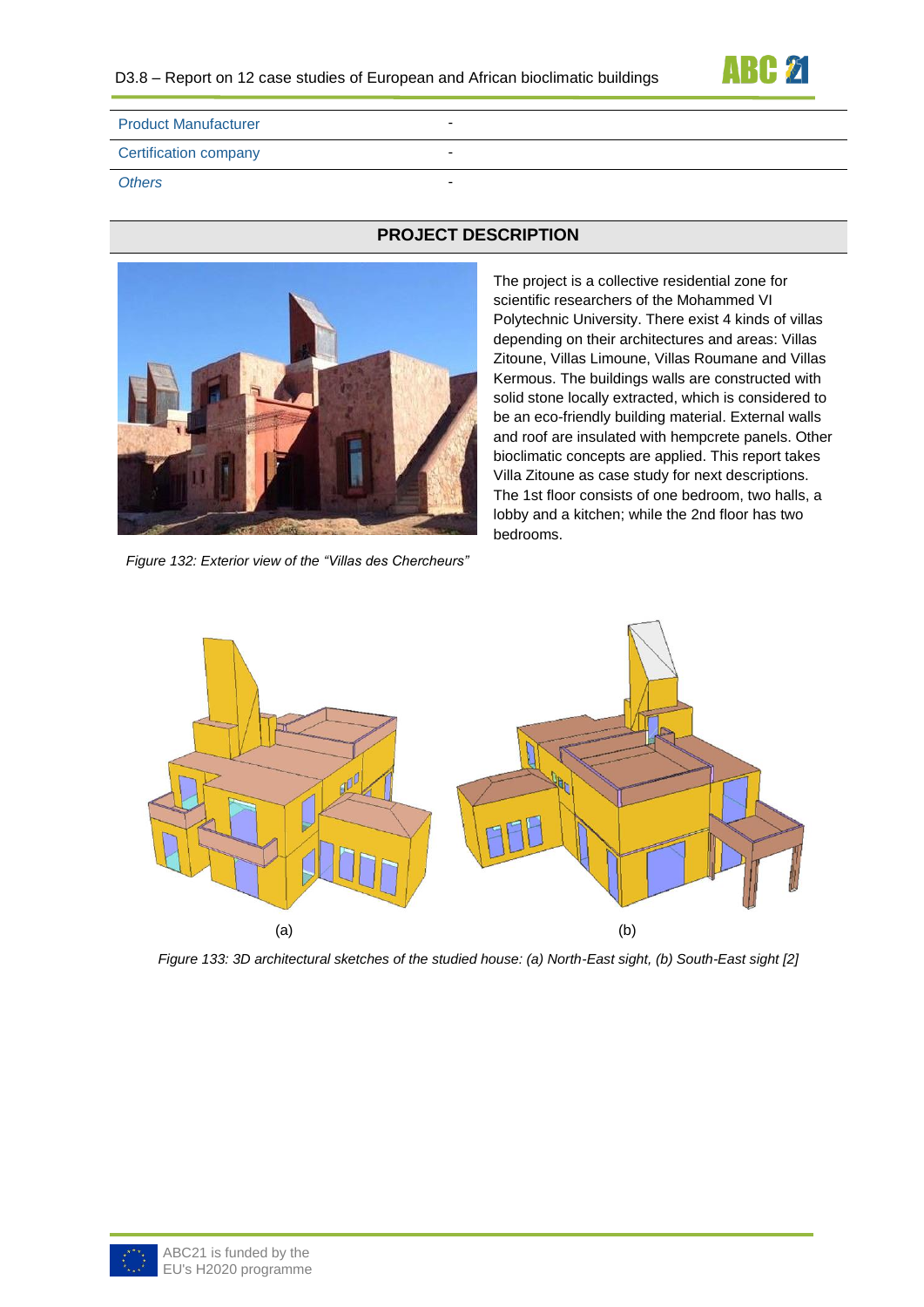



*Figure 134 : Architectural plans of the studied house. The thermal zones as defined in TRNSYS are indicated [2].*

# **SITE INTEGRATION**



*Figure 135 : Aerial view of the "Villas des Chercheurs" and its' surrounding*

Located in a hot semi-arid steppe region, the project includes necessary facilities for living (school, market, club…). The construction of the 100 Villas is inspired from the architecture of traditional Moroccan Medina constructed. Each villa has its own green space dedicated to urban agriculture activity.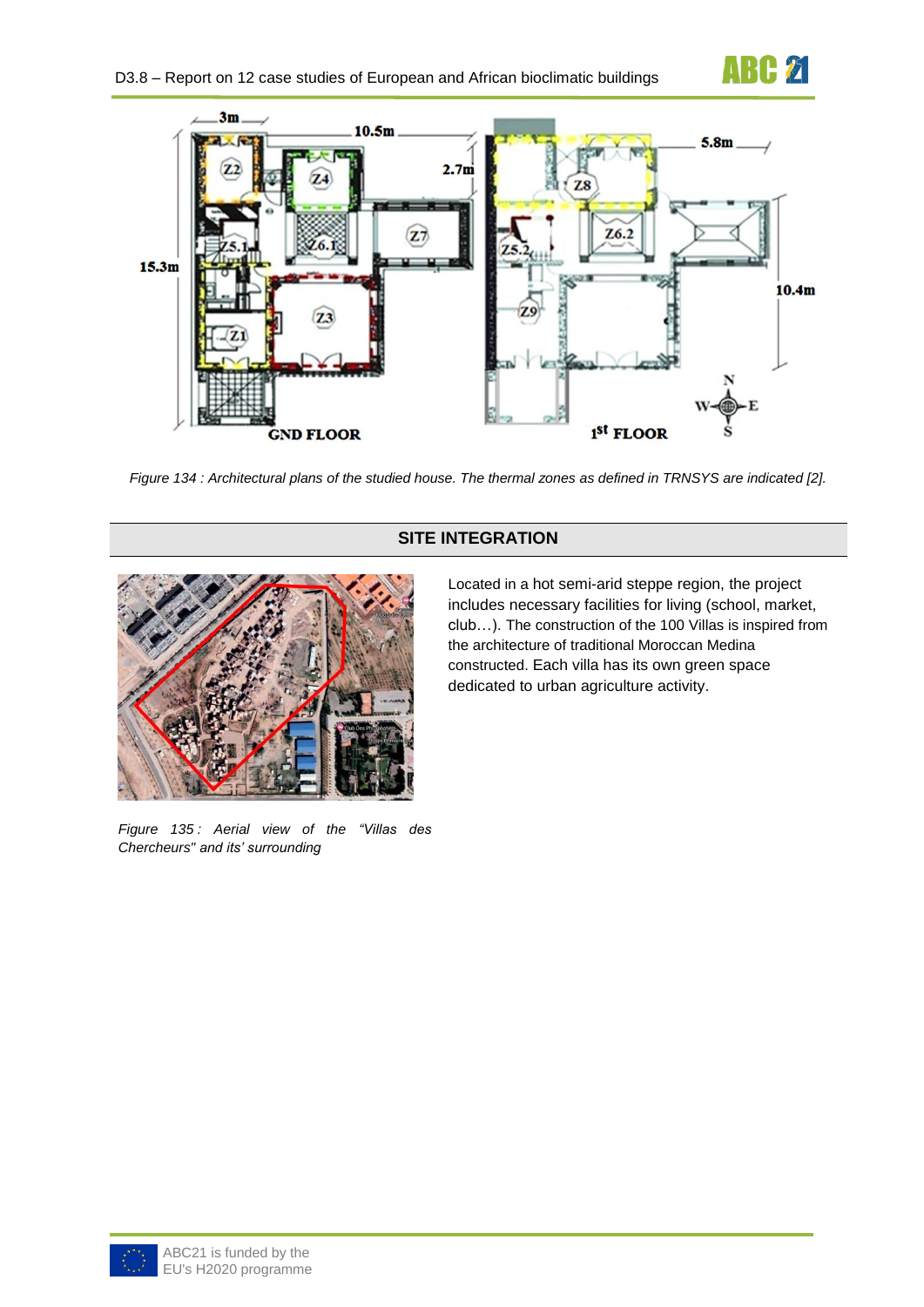

### **CLIMATE ANALYSIS**



*Figure 136: Givoni Bioclimatic Chart for the climate of Ben Guerir using Andrew Marsh online tool [3]. Climate data are extracted from https://climate.onebuilding.org/WMO\_Region\_1\_Africa/MAR\_Morocco/MS\_Marrakech-Safi/MAR\_MS\_Ben.Guerir.AB.602051\_TMYx.zip.*



*Guerir. Source: Climate consultant – Adaptative Comfort model [4]*



*Figure 138: Annual Wind rose for Ben Guerir. Source: Climate consultant 6.0 [4]*

| Global horizontal radiation (Avg daily total) Min (month)      | Min: $2530 \text{ Wh/m}^2$ (Dec)         |
|----------------------------------------------------------------|------------------------------------------|
| / Max (month)                                                  | Max: <b>7573</b> Wh/m <sup>2</sup> (Jul) |
|                                                                | Mean: 4867,25 Wh/m <sup>2</sup>          |
| Degree-Days for weather classification HDD 18°C: 987<br>Annual |                                          |
| according to ASHRAE Standard 169-2020                          | CDD 10°C: 3382                           |
| Annual Degree-Days for the Adaptive Comfort Base               | <b>HDD: 1263</b>                         |
| Temperature according to the ASHRAE 55-2017 for                | <b>CDD: 198</b>                          |
| 80% of acceptability                                           |                                          |
| Annual Degree-Days for a static comfort temperature            | HDD 18.6°C: 1100                         |
| approach                                                       | $CDD$ 26 <sup>o</sup> : 380              |
|                                                                |                                          |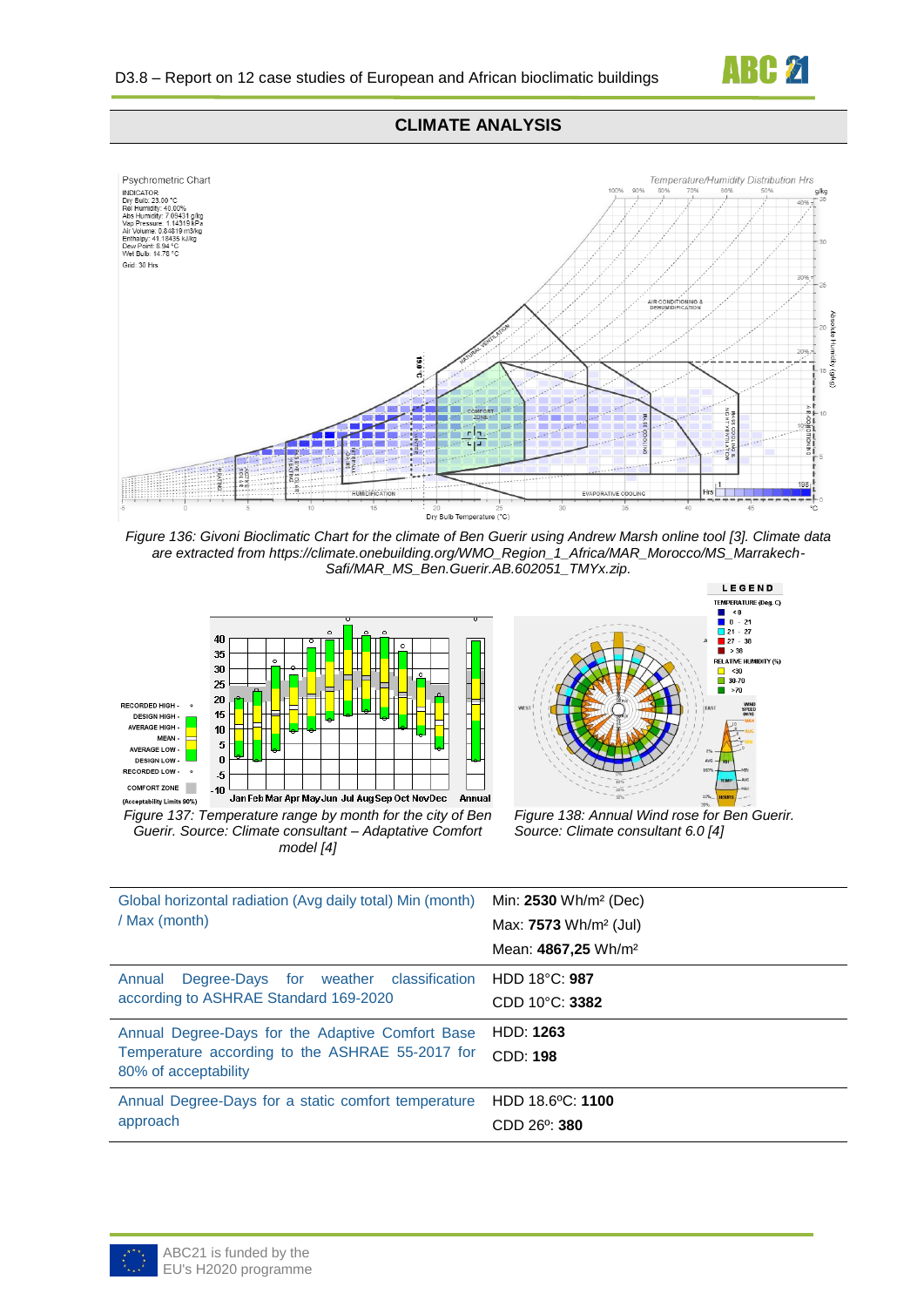

|                                                      | <b>KEY BIOCLIMATIC DESIGN PRINCIPLES [1]</b>                                                                                                             |
|------------------------------------------------------|----------------------------------------------------------------------------------------------------------------------------------------------------------|
| Passive cooling strategy                             | <b>Comfort ventilation:</b> Natural ventilation strategy is achieved<br>٠<br>through openings.                                                           |
|                                                      | Nocturnal convective cooling: Wind-tower coupled with a<br>٠<br>pebble foundation that serves as bioclimatic thermal mass for<br>cooling.                |
|                                                      | Indirect evaporative cooling: Overhangs and shadowing.<br>٠                                                                                              |
|                                                      | Radiant cooling: Insulated roofs, massive stone walls with<br>٠<br>high thermal resistance.                                                              |
|                                                      | The soil as a cooling source: Using ground thermal inertia.<br>٠                                                                                         |
| Passive heating strategy                             | Use of wind-tower coupled with a pebble foundation that serves as<br>bioclimatic thermal mass for heating.                                               |
| Solar protection                                     | Following the standards to have the shadowed portion of the glazed<br>area should be as large as possible in summer and as low as possible<br>in winter. |
| <b>Building orientation</b>                          |                                                                                                                                                          |
| Insulation                                           | Hempcrete                                                                                                                                                |
| Vegetation                                           | Each house owns a green space dedicated to urban agriculture<br>activity.                                                                                |
| Natural daylighting                                  | Trough glazed surfaces.                                                                                                                                  |
| Use of local and embedded materials                  | Stone extracted from local quarries.                                                                                                                     |
| Water saving and heat recovery on hot<br>water drain | Water collection from rain.                                                                                                                              |
| Waste management                                     | Wastewater treatment.                                                                                                                                    |
| <b>Others features</b>                               |                                                                                                                                                          |



*Figure 139: Key bioclimatic design principles of the « Villas des chercheurs »*

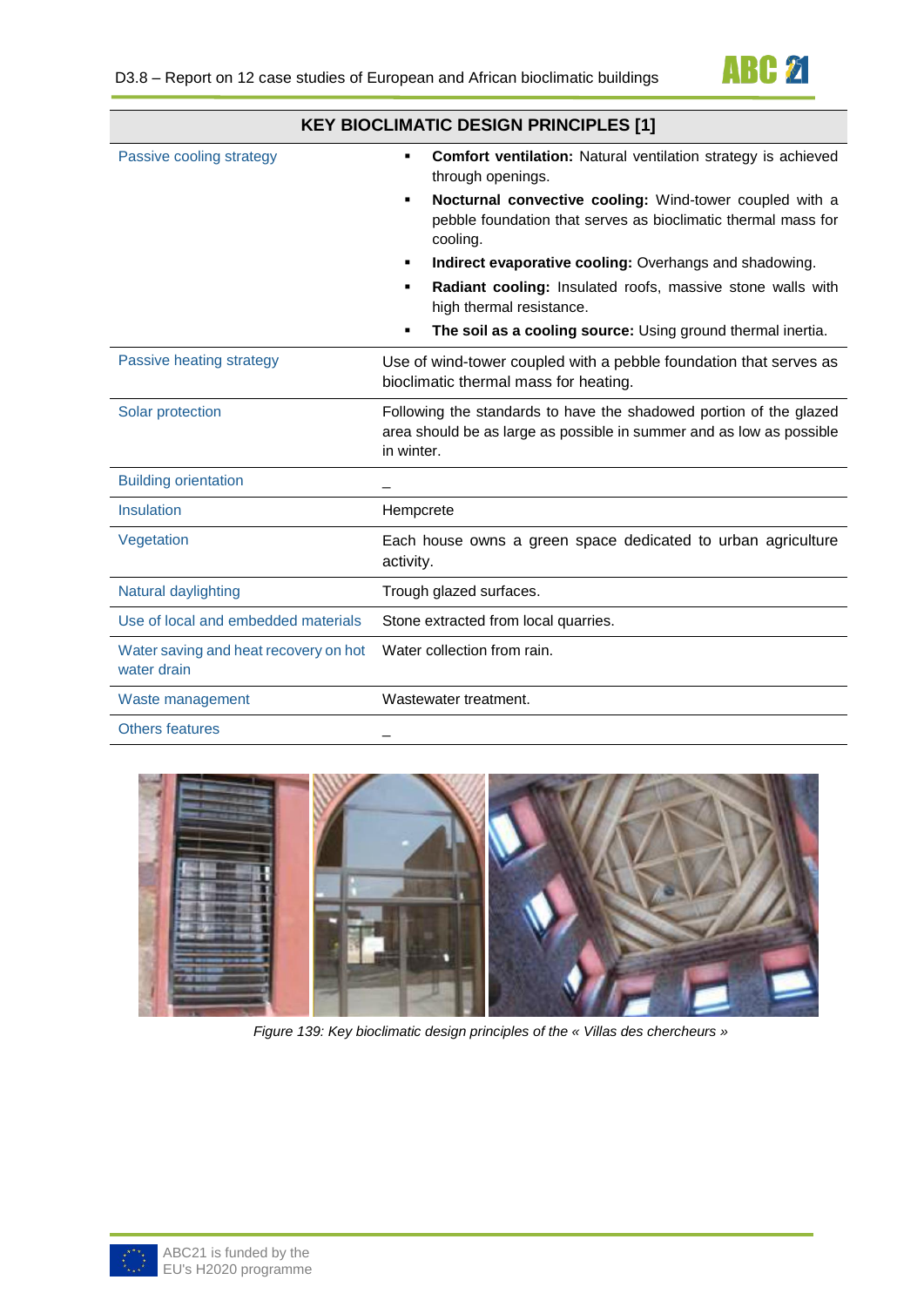



*Figure 140 : Digital model of the « Villa des chercheurs ».*

| <b>INFRASTRUCTURES and REGULATIONS to enable SUFFICIENCY ACTION</b>                                                                                                                                       |                                                                                                                                 |  |
|-----------------------------------------------------------------------------------------------------------------------------------------------------------------------------------------------------------|---------------------------------------------------------------------------------------------------------------------------------|--|
| Dressing code                                                                                                                                                                                             | Informal dressing, adapted to the season, is welcome and promoted (e.g.<br>short trousers and short leaves in hot periods): Yes |  |
| Protected<br>parking<br>bike<br>and<br>showers                                                                                                                                                            | Yes                                                                                                                             |  |
| Ceiling fans                                                                                                                                                                                              | In every room, even those conditioned: Unknown                                                                                  |  |
| Lighting system fractioned to<br>allow using light only in zones<br>occupied and where daylighting<br>insufficient                                                                                        | In every room, even those conditioned: No                                                                                       |  |
| Space and facilities for line<br>clothes<br>(especially<br>drying<br>important in residences, hotels,<br>sport facilities)                                                                                | In every room, even those conditioned: Yes                                                                                      |  |
| Book of instruction for correct<br>use of the passive features<br>(windows, solar protections,<br>savings) and<br>active<br>water<br>(lighting) in order to promote<br>sufficiency and efficiency actions | Available through leaflets and posters at relevant places, online, etc.: No                                                     |  |

| <b>BUILDING FABRIC AND MATERIALS [2]</b> |                                                                 |  |  |
|------------------------------------------|-----------------------------------------------------------------|--|--|
| Roof                                     | Double slab of hempcrete (12 cm each)                           |  |  |
|                                          | Overall R-value: 4.329 m <sup>2</sup> .K/W                      |  |  |
| <b>Windows</b>                           | Double glazing: 6 mm thickness and 8 mm spacing filled with air |  |  |
|                                          | Window-to-wall ratio (WWR): 21%                                 |  |  |
|                                          | $U$ -value: -                                                   |  |  |
|                                          | Visual transmittance: -                                         |  |  |
| Walls                                    | Double wall with natural stone shaped on site (40 cm)           |  |  |
|                                          | Hempcrete insulation between the walls (10 cm)                  |  |  |
|                                          | Porphyry rock hobs (10 cm)                                      |  |  |
|                                          | External walls: Overall R-value: 2.994 m <sup>2</sup> .K/W      |  |  |
|                                          | Internal walls: Overall R-value: 2.267 m <sup>2</sup> K/W       |  |  |

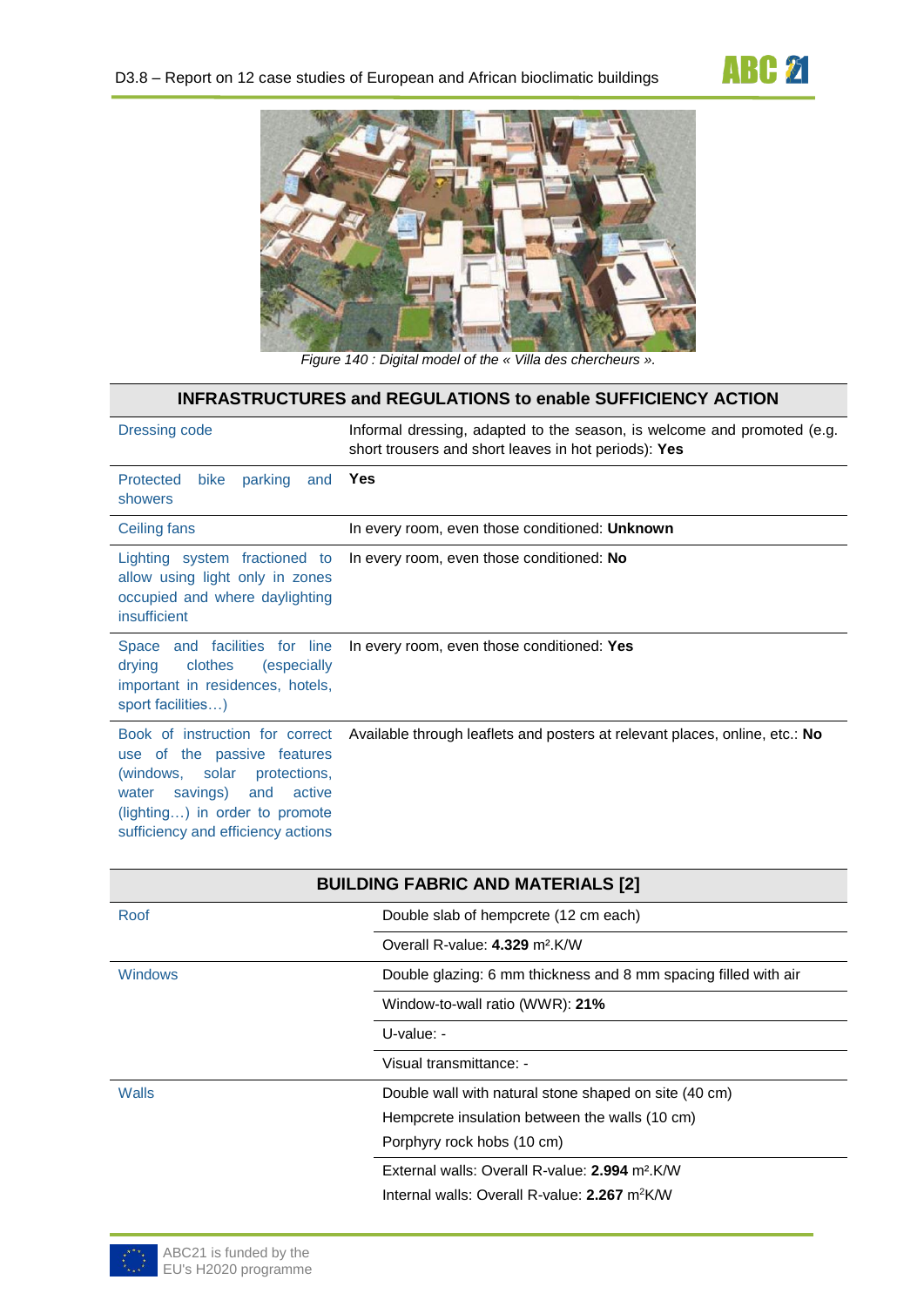



*Figure 141 : External walls composition [2]. Figure 142 : Roof slab composition [2]*

| <b>ENERGY EFFICIENT BUILDING SYSTEMS [1]</b> |                                                                                                                                                                                                                                                                              |  |
|----------------------------------------------|------------------------------------------------------------------------------------------------------------------------------------------------------------------------------------------------------------------------------------------------------------------------------|--|
| Low-energy cooling systems                   | Two cooling systems are the most interesting ones:                                                                                                                                                                                                                           |  |
|                                              | First: A Wind-tower that receives and blows air into a pebble-based<br>foundation which serves as thermal masse. The pebble-based<br>foundation is cooled using fresh air at night. Then, the air flow<br>cooled is blowed using a network of ducts into the building rooms. |  |
|                                              | Second: Small openings on the upper part overhanging the roof are<br>designed, allowing the hot upward flow to escape. This creates an<br>air movement that will cool the room.                                                                                              |  |
| Low-energy heating systems                   | The Wind-tower coupled with the pebble-based foundation serves for<br>heating. The pebble-based foundation is heated using solar air<br>collectors. Then, the air flow heated is blowed using a network of ducts<br>into the building rooms.                                 |  |
| Ceiling fans                                 | Unknown                                                                                                                                                                                                                                                                      |  |
| Mechanical ventilation / air renewal         | Wind-tower                                                                                                                                                                                                                                                                   |  |
| Domestic Hot Water                           | A solar air collector heats water ensuring the supply in bathrooms and<br>from the kitchen.                                                                                                                                                                                  |  |
| <b>Artificial lighting</b>                   | High-efficiency LED lighting $(3 \text{ W/m}^2)$                                                                                                                                                                                                                             |  |
| Control and energy management                | None                                                                                                                                                                                                                                                                         |  |



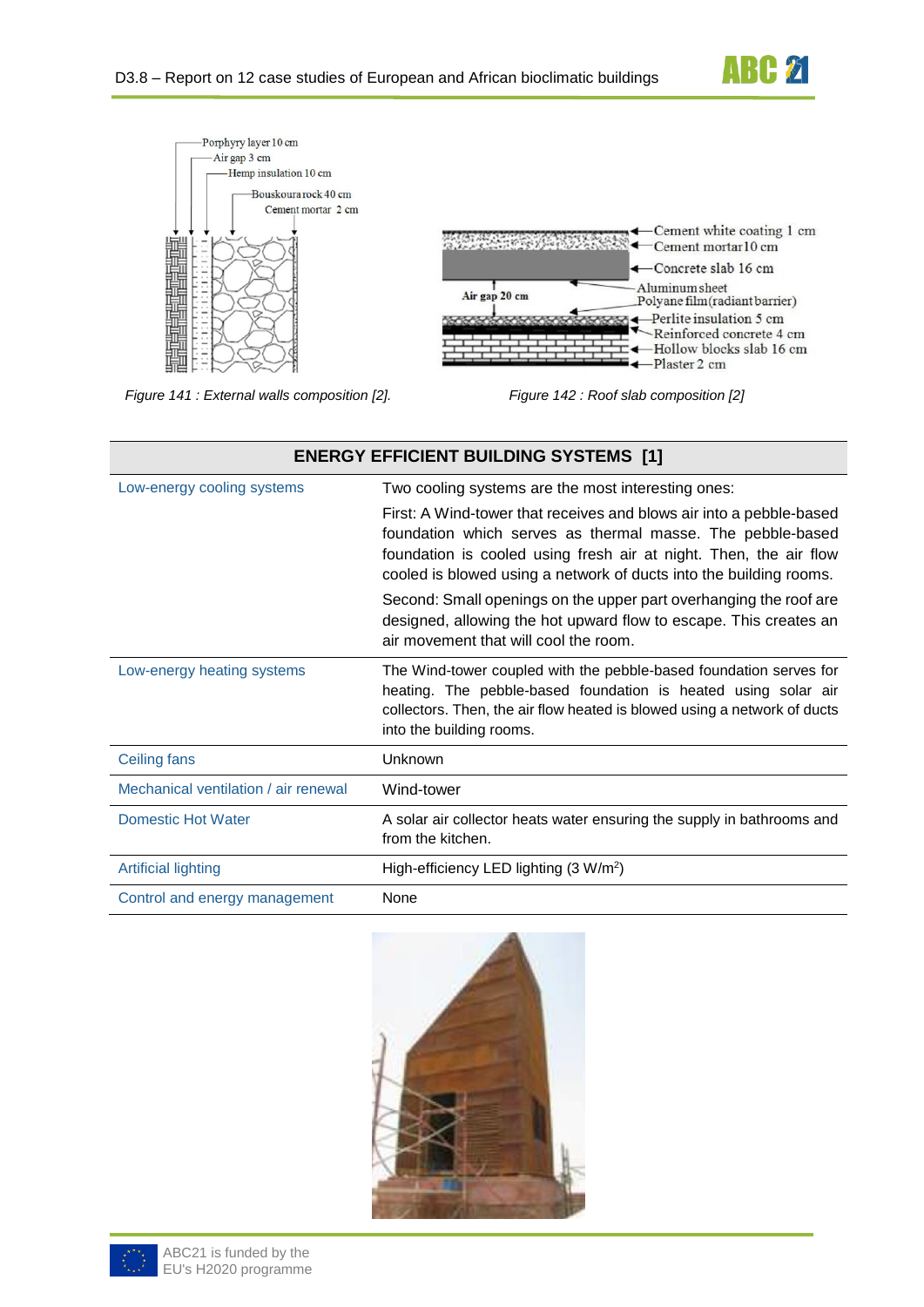

*Figure 143 : Wind Tower of the ''Villa des chercheurs".*

| <b>RENEWABLE ENERGY</b> |                                          |
|-------------------------|------------------------------------------|
| PV                      | None                                     |
| Solar thermal           | A solar air collector for water heating. |
| Wind                    | None                                     |
| Geothermal              | None                                     |
| <b>Biomass</b>          | None                                     |

|                           | <b>BUILDING ANALYSIS AND KEY PERFORMANCE INDICATORS</b>                                                            |
|---------------------------|--------------------------------------------------------------------------------------------------------------------|
| <b>Thermal</b><br>comfort | 1. Percentage of time outside an operative temperature range (Adaptive): Number of<br>discomfort hours: 1578 hours |
| indicators                | 2. Percentage of time outside an operative temperature range (Fanger)                                              |
|                           | 3. Degree-hours (Adaptive)                                                                                         |
|                           | 4. Degree-hours (Fanger)                                                                                           |
|                           | 5. Percentage of time inside the Givoni comfort zone of 1m/s                                                       |
|                           | 6. Percentage of time inside the Givoni comfort zone of 0m/s                                                       |
|                           | 7. Number of hours within a certain temperature range                                                              |
| <b>Energy</b>             | 1. Energy needs for heating (kWh/y/m2): 9.4                                                                        |
| performance<br>indicators | 2. Energy needs for cooling (kWh/y/m2): 23.2                                                                       |
|                           | 3. Energy use for lighting (kWh/y/m2)                                                                              |
|                           | 4. Energy needs for Sanitary Hot water (kWh/y/m2)                                                                  |
|                           | 5. Total Primary energy use (kWh/y/m2)                                                                             |
|                           | 6. Renewable Primary energy generated on-site (kWh/y/m2)                                                           |
|                           | 7. Renewable Primary energy generated on-site and self-consumed (kWh/y/m2)                                         |
|                           | 8. Renewable Primary energy exported to the grid (kWh/y/m2)                                                        |
|                           | 9. Ratio of renewable primary energy over the total primary energy use (with and without<br>compensation) (%)      |
|                           | 10. Delivered energy (kWh/y/m2) (from electricity bills)                                                           |
| Acoustic                  | 1. Airborne sound insulation                                                                                       |
| comfort<br>indicators     | 2. Equivalent continuous sound Level                                                                               |
|                           | 3. HVAC noise level                                                                                                |
|                           | 4. Reverberation time                                                                                              |
|                           | 5. Masking/barriers                                                                                                |
| <b>Visual</b><br>comfort  | 1. Light level (illuminance)                                                                                       |
| indicators                | 2. Useful Daylight Illuminance (UDI)                                                                               |
|                           | 3. Glare control                                                                                                   |
|                           | 4. Quality view                                                                                                    |
|                           | 5. Zoning control                                                                                                  |